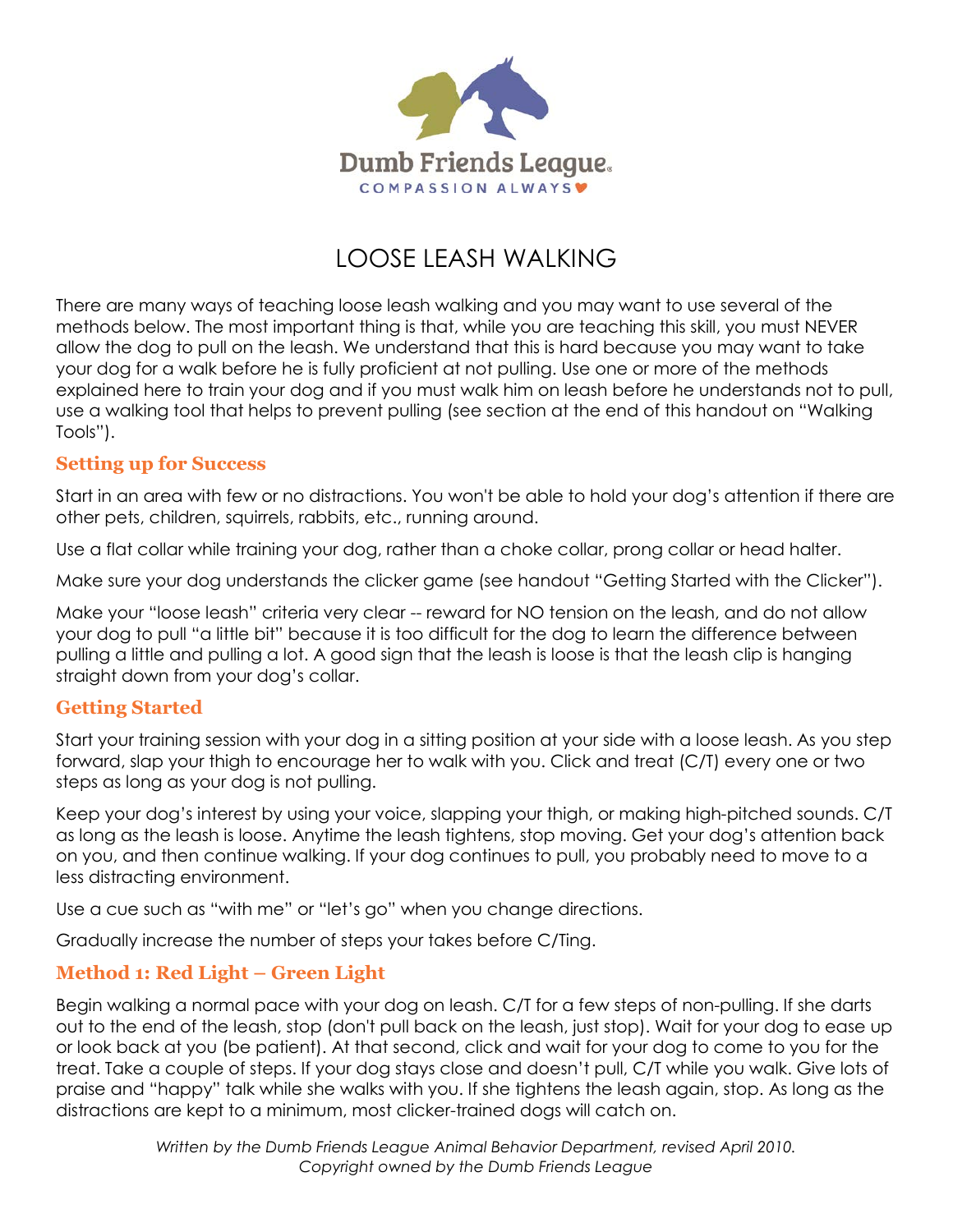# **Method 2: Choose to Heel**

Work off-leash inside your home or in a safe, enclosed fenced area (like a tennis court). Walk around without saying a word to your dog. Every time she comes up to you, click, praise and treat. If she continues to walk with you, talk to her with a "happy" voice (use a high pitched "good dog"), and click and treat often. If she walks away after getting the treat, continue walking and wait for her to come to you again. If she totally ignores you, take a break and try again in a less-distracting area (the smells on the ground may be more interesting than you!). Next time, work with her before her regular feeding time (when she's hungry), and let her know you've got a delicious treat.

# **Method 3: Magneting**

With your dog on leash, show her that you've got a great treat. As she approaches, walk backward, making sure you're in a safe area where you won't trip over furniture, and use your "happy" voice to coax her to follow. She'll most likely follow you; C/T every couple of steps at first. If she walks away from you and reaches the end of the leash, **stop** and use your voice or slap your thigh to coax her to follow you again. Continue walking backward with your dog following you until she stays with you reliably, then turn around so you are facing the same direction as your dog. Walk forward with your dog walking beside you, C/Ting frequently at first. Gradually require more steps with you before she gets a C/T.

# **Method 4: Walking towards a goal**

Place a treat or toy that your dog really likes on the floor. Stand 15-20 feet from the goodie with your dog on leash, sitting at your side. Begin walking toward the goodie. If the leash remains loose, continue walking. If your dog lunges toward the goodie, stop. When the dog releases tension on the leash, continue walking forward. Repeat until your dog is able to walk to the goodie without pulling on the leash. The treat or toy is your dog's reward – click as she gets it. If your dog is very treat motivated and continues to lunge, try a lower value treat, such as a dog biscuit, and try it when she's not hungry. If you don't want to encourage your dog to pick up food off the floor, use a different temptation, such as a toy, a person or an open door to the fenced backyard.

# **Tips:**

- When you walk your dog, change directions frequently. This makes you more interesting to your dog and encourages her to pay attention. Give your cue word before you change direction and avoid yanking on the leash.
- Remember to start in a place with few distractions and gradually work up to locations where there are lots of distractions.
- Loose leash walking is a more relaxed behavior than a formal "heel." Heeling requires that the dog be intensely focused on you. This is very tiring for the dog and doesn't allow him the freedom to sniff and explore which is important for his mental and emotional well being. If you would like to teach a heel command, use it only when you need extra control – when crossing the street or walking in a crowd.
- With a puppy, these methods will work fairly quickly (if you are consistent). If you are working with an adult dog that has been "successfully" pulling for months or even years, this is going to take longer. Be patient.

# **Walking Tools**

These tools may prevent your dog from pulling as hard (though some dogs do learn to pull even while